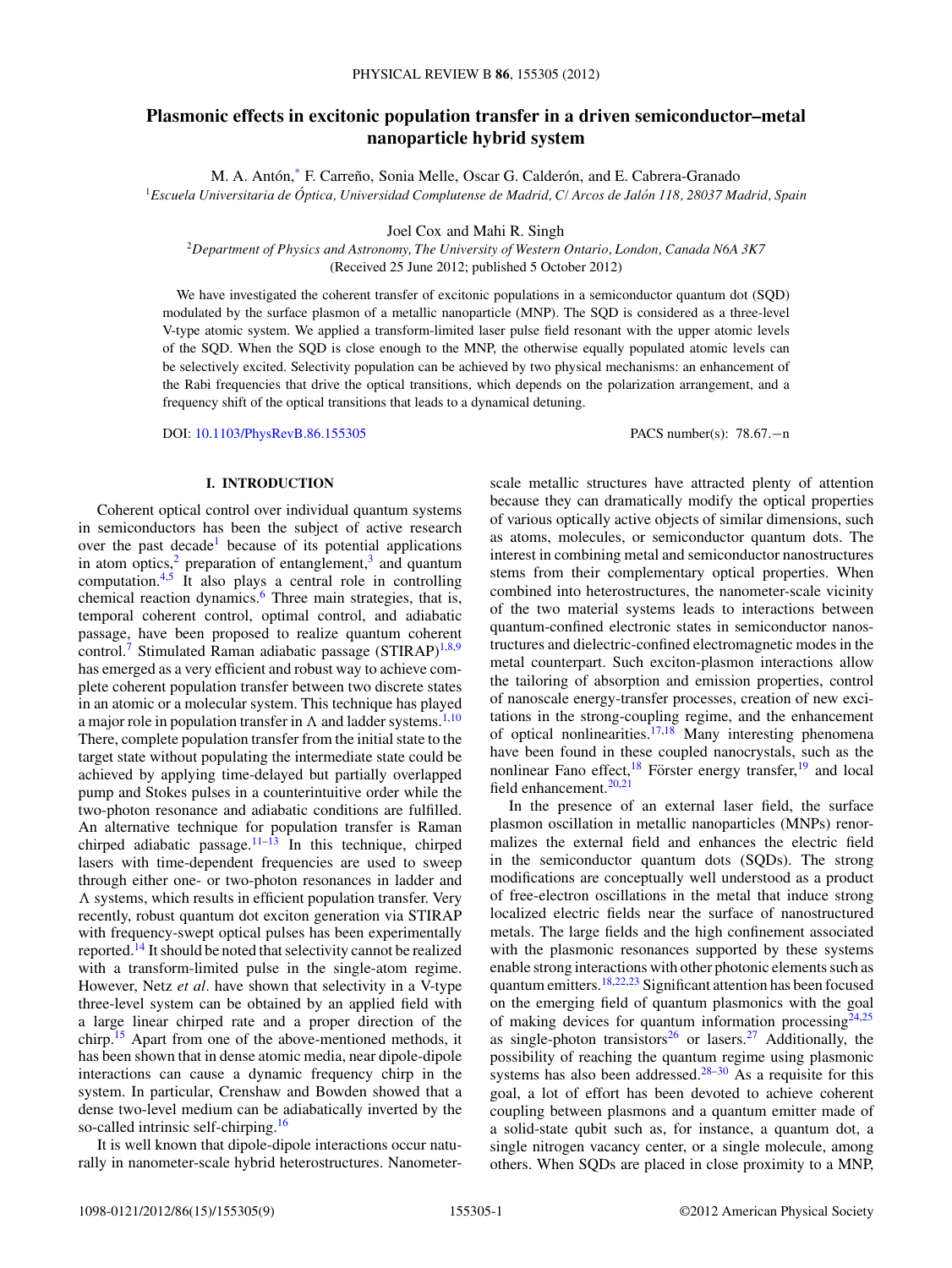<span id="page-1-0"></span>exciton-plasmon coupling can lead to a dramatic change in the optical properties. This includes enhancement or suppression of their emission,<sup>[31](#page-7-0)</sup> shift and broadening of their excitonic transitions,  $31,32$  enhancement of the Rabi flopping,  $33$  and optical bistability.[34](#page-7-0) The broadening of excitonic transitions is related to Förster energy transfer from SQDs to MNPs, which is ultimately dissipated in the form of heat. Previous studies have shown that in SQD-MNP hybrid systems, the energy dissipation rate in the MNPs can be altered significantly.<sup>[23](#page-7-0)</sup> For a system consisting of one pair of SQDs and a MNP, in particular, these studies have indicated that interference effects in the MNP can produce characteristic Fano-type asymmetric features in its energy absorption rate. $18,23$  However, local field effects in the dynamics of exciton populations in SQD-MNP hybrid systems have received less attention. The dynamics of exciton populations in a V-type SQD close to a metallic nanorod has been considered previously in Ref. [35.](#page-7-0) In the case of an isolated SQD, it is well known that a transform-limited laser pulse with carrier frequency between the two upper levels excites these two states equally, i.e., it does not produce selective population of one of the upper levels. The aim of this paper is to investigate the role of exciton-plasmon effects on excitonic population transfer when an ultrashort pulse interacts with such a hybrid system. Here, we will show that the local field effects induced by exciton-plasmon interactions allow selective excitation of the excited excitonic states.

The paper is organized as follows: Section  $\Pi$  establishes the model, i.e., the Hamiltonian of the system and the time-evolution equations of the atomic operators assuming the rotating wave approximation. Section [III](#page-3-0) deals with the numerical simulations and discusses the possibility of optical selectivity of excitonic populations via plasmonic-induced self-chirping. Section [IV](#page-7-0) summarizes the main conclusions.

## **II. THEORETICAL MODEL**

We investigate quantum coherence and interference phenomena in a SQD-MNP hybrid system. We consider a spherical MNP with radius *a* coupled to a spherical SQD (Fig. 1). The center-to-center distance between the SQD and the MNP is denoted as *R*. For the description of the MNP, we use classical electrodynamics and the quasistatic approach. We consider a SQD in which the anisotropic electron-hole exchange interaction leads to the exciton state of the SQD splitting into two orthogonal polarization eigenstates. This allows us to model the system as a three-level V-type system. The three excitonic states are denoted as  $|1\rangle$ ,  $|2\rangle$ , and  $|3\rangle$ , with energies  $\hbar \omega_j$  ( $j = 1-3$ ). The two single-excitonic transitions  $|1\rangle \leftrightarrow |2\rangle$  and  $|1\rangle \leftrightarrow |3\rangle$  are orthogonal linearly polarized<sup>36</sup> or left and right circularly polarized. $37$  The resonant frequencies between the upper levels  $|2\rangle$  and  $|3\rangle$  and the ground level  $|1\rangle$  are *ω*<sub>21</sub> and *ω*<sub>31</sub>, respectively. Note that *ω*<sub>31</sub> − *ω*<sub>21</sub> = *ω*<sub>32</sub> ≡ 2Δ, *ω*<sup>32</sup> being the frequency separation of the excited levels.

A laser field  $E$  with frequency  $\omega_L$  couples the ground level  $|1\rangle$  and the two upper levels  $|2\rangle$  and  $|3\rangle$ , and is given by

$$
\vec{E} = \frac{1}{2} [E_2(t)\vec{u}_2 + E_3(t)\vec{u}_3] e^{-i\omega_L t} + \text{c.c.},\tag{1}
$$

where  $E_2$  ( $E_3$ ) is the slowly varying amplitude along the  $\vec{u}_2$  $(\vec{u}_3)$  direction, which corresponds to the polarization of the transition  $|1\rangle \leftrightarrow |2\rangle$  ( $|1\rangle \leftrightarrow |3\rangle$ ). The laser frequency is set



FIG. 1. (Color online) (a) The SQD-MNP hybrid system. The MNP has a radius *a* and a dielectric constant  $\epsilon_m$ . The dielectric constants of the SQD and the environment are  $\epsilon_s$  and  $\epsilon_B$ , respectively. (b) Atomic states of the SQD and the MNP. The upper level decays to the ground level are denoted as  $\gamma_2$  and  $\gamma_3$ .

to the middle between the two resonances, i.e.,  $\omega_L = (\omega_{21} +$  $\omega_{31})/2$ .

The radius *a* of the MNP is on the nanometer scale. As the radius of the SQD is usually very small, it can be considered as a sphere with pointlike dipoles induced by the external field. The oscillating electric field created by the laser will generate plasmon oscillations in the MNP and electric dipoles in the SQD, which interact with each other via the dipole-dipole interaction and renormalize the external electric field. The original external field is assumed to be spatially uniform for the relatively small dimension of the hybrid system, and the quasistatic approximation is used. The dielectric function of the SQD is denoted as  $\epsilon_s$ , while that of the host medium is denoted as  $\epsilon_B$  (see Fig. 1). The dielectric function of the MNP is  $\epsilon_m(\omega)$ , which we take in a renormalized Drude approximation:

$$
\epsilon_m(\omega) = \epsilon_\infty - \frac{\omega_p^2}{\omega^2 + i\gamma_p \omega},\tag{2}
$$

where  $\epsilon_{\infty}$  is the high-frequency limit of the metal dielectric function,  $\omega_p$  is the bulk plasmon frequency, and  $\gamma_p$  is the Landau damping constant.

The Hamiltonian of the hybrid system can be expressed as

$$
H = H_0 + H_E + V_B + \mathfrak{L}\rho,\tag{3}
$$

where

$$
H_0 = \hbar \sum_{j=1}^3 \omega_j \hat{\sigma}_{jj} + \hbar \sum_{nk} \omega_{nk} p_{nk}^+ p_{nk},
$$
  
\n
$$
H_E = -\frac{1}{2} \sum_{j=2}^3 \mu_{j1} E_{\text{SQD}}^{(j)} e^{-i\omega_L t} \hat{\sigma}_{j1} + \text{H.c.},
$$
\n
$$
V_B = \hbar \sum_{j=2}^3 \sum_{nk} \left( g_{j1}^{(0)} + g_{j1}^{(d)} \right) p_{nk} \hat{\sigma}_{j1} e^{-i\omega_{nk}t} + \text{H.c.},
$$
\n(4)

 $\mathfrak{L}\rho$  is the Liouvillian of the system, and H.c. stands for the Hermitian conjugate. The field-matter coupling constant for the vacuum modes is  $g_{j1}^{(0)}$ , whereas  $g_{j1}^{(d)}$  is the coupling constant for the polaritonic modes. Here  $p_{nk}$  is the annihilation operator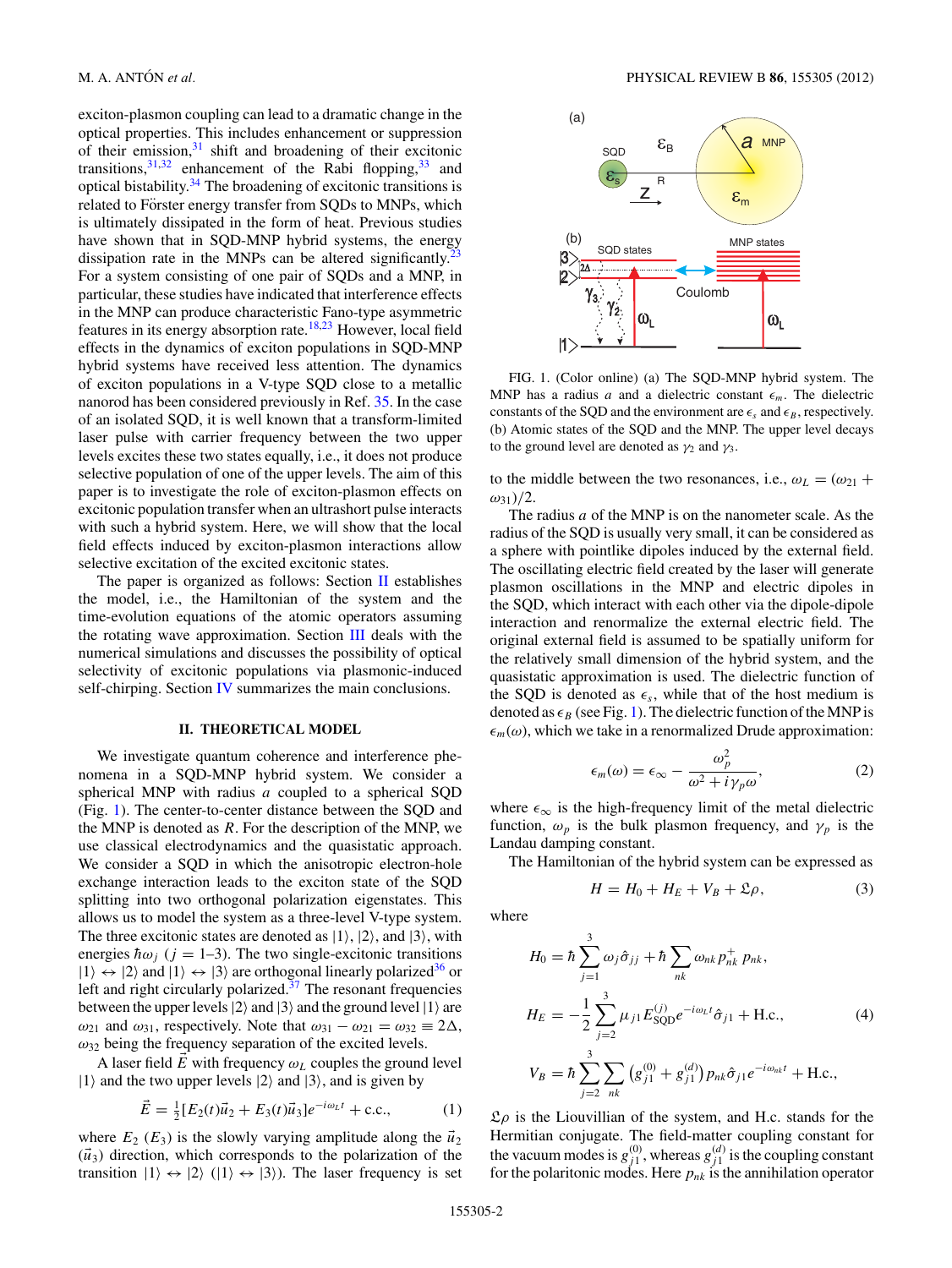<span id="page-2-0"></span>of the *nk*th mode of the polaritonic field with angular frequency  $\omega_{nk}$ . The parameters  $\mu_{j1}$ , with  $j = 2$  and 3, are the interband dipole matrix elements of the excitonic transitions  $|2\rangle \rightarrow |1\rangle$ and  $|3\rangle \rightarrow |1\rangle$ , respectively.  $E_{\text{SDQ}}^{(j)}$  ( $j = 2,3$ ) is the slowly varying amplitude of the total field felt by the SQD polarized along the  $|1\rangle \leftrightarrow |j\rangle$  transition, which is given by

$$
E_{\text{SQD}}^{(j)} = \frac{1}{\epsilon_{\text{effs}}} \left[ E_j + \frac{1}{4\pi \epsilon_0 \epsilon_B} \frac{S_j P_{\text{MNP}}^{(j)}}{R^3} \right],\tag{5}
$$

where  $\epsilon_{\text{effs}} = (2\epsilon_B + \epsilon_s)/3\epsilon_B$ , and *S<sub>i</sub>* is 2 or −1 when the electric field  $E_i$  is polarized along the axis of the hybrid system or in the orthogonal direction. The *z* direction corresponds to the axis of the hybrid system (see Fig. [1\)](#page-1-0). The dipole  $P_{\text{MNP}}^{(j)}$  $(j = 2,3)$  comes from the charge induced on the surface of the MNP, and depends on the total field due to the  $SQD<sup>37</sup>$  $SQD<sup>37</sup>$  $SQD<sup>37</sup>$  as

$$
P_{\text{MNP}}^{(j)} = 4\pi \epsilon_0 \epsilon_B a^3 \gamma(\omega) E_{\text{MNP}}^{(j)},\tag{6}
$$

where  $E_{\text{MNP}}^{(j)}$  ( $j = 2,3$ ) is the slowly varying field amplitude at frequency  $\omega_L$  felt by the MNP, which is given by

$$
E_{\text{MNP}}^{(j)} = E_j + \frac{1}{4\pi\epsilon_0\epsilon_B} \frac{S_j P_{\text{SOD}}^{(j)}}{R^3},\tag{7}
$$

and  $\gamma(\omega) = [\epsilon_m(\omega) - \epsilon_B] / [2\epsilon_B + \epsilon_m(\omega)]$  is the dipole polarizability of the MNP. The dipole  $P_{\text{SQD}}^{(j)}$  ( $j = 2,3$ ) is expressed via the off-diagonal elements of the density matrix as follows:

$$
P_{\text{SQD}}^{(j)} = \mu_{j1} \rho_{j1}.
$$
 (8)

In Eq. (7), we have not included the factor  $\epsilon_{\text{effs}}$  to account for the screening of the SQD dipole field due to the SQD dielectric response, since the polarization  $P_{\text{SQD}}^{(j)}$  already contains this factor, as pointed out by Malyshev *et al.*[34](#page-7-0)

Substituting Eqs.  $(7)$  and  $(8)$  back into Eq.  $(6)$ , we obtain

$$
P_{\text{MNP}}^{(j)} = 2\pi \epsilon_0 \epsilon_B a^3 \gamma(\omega) \left( E_j + \frac{1}{2\pi \epsilon_0 \epsilon_B} \frac{S_j \mu_{j1} \rho_{j1}}{R^3} \right). \tag{9}
$$

Finally, the slowly varying amplitudes of the fields in the SQD are

$$
E_{\text{SQD}}^{(j)} = \frac{E_j}{\epsilon_{\text{effs}}} \left( 1 + \frac{S_j a^3 \gamma(\omega)}{R^3} \right) + \frac{a^3 \gamma(\omega) S_j^2 \mu_{j1} \rho_{j1}}{2 \pi \epsilon_0 \epsilon_B \epsilon_{\text{effs}} R^6}.
$$
 (10)

By introducing Eq.  $(10)$  into Eq.  $(4)$ , the total Hamiltonian of the SQD in the dipole approximation may be expressed as follows:

$$
H_0 = \hbar \sum_{j=1}^3 \omega_j \hat{\sigma}_{jj},
$$
  
\n
$$
H_E = -\hbar \sum_{j=2}^3 (\Omega_j + G_j \rho_{j1}) \hat{\sigma}_{j1} e^{-i(\omega_L - \omega_{j1})t} + \text{H.c.}, \quad (11)
$$
  
\n
$$
V_B = \hbar \sum_{j=2}^3 \sum_{nk} (g_{j1}^{(0)} + g_{j1}^{(d)}) p_{nk} \hat{\sigma}_{j1} e^{-i(\omega_{nk} - \omega_{j1})t} + \text{H.c.},
$$

where we have introduced the magnitudes  $\Omega_j$  and  $G_j$  (*j* = 2*,*3), which contain the effects of both coupling fields and plasmons, and are explicitly given by

$$
\Omega_j^0 = \frac{\mu_{j1} E_j}{2\hbar \epsilon_{\text{effs}}},
$$
\n
$$
\Omega_j = \Omega_j^0 \left[ 1 + \frac{S_j a^3 \gamma(\omega)}{R^3} \right],
$$
\n
$$
G_j = \frac{S_j^2 \mu_{j1}^2 a^3 \gamma(\omega)}{4\pi \epsilon_0 \epsilon_B \hbar \epsilon_{\text{effs}} R^6}.
$$
\n(12)

In the above equations,  $\Omega_j$  is the normalized Rabi frequency associated with the external field and the field produced by the induced dipole moment  $P_{MNP}$  of the MNP. In addition, *Gj* shows the interaction between the polarized SQD and the MNP. Note that  $G_j$  is a complex quantity. When the laser field is weak, the imaginary part of  $G_i$  represents the Förster energy transfer rate from the SQD to the MNP and therefore contributes to the damping rate of the SQD. The real part of *Gj* refers to the redshift of the SQD transition caused by the plasmonic effects. $23,33$  It should be noted that the excitation with circularly polarized fields would manifest as an overall extra phase factor of  $\pi/2$  affecting only one of the Rabi frequencies, whereas the  $G_i$  factors remain unaltered. The phase factor has no influence on the dynamics of the system, thus this kind of excitation would produce the same result as the one obtained with the simultaneous excitation with linearly polarized fields in the current system. However, the use of an external magnetic field would modify the behavior of the system due to mixing of the states arising from the exchange between the heavy holes and the electron spins. This topic has been analyzed in detail in Ref. [37.](#page-7-0)

From Eq. (11), we obtain the following equations of motion for the density matrix elements of the SQD in the hybrid system and in an appropriated rotating frame:

$$
\frac{\partial \rho_{31}}{\partial t} = -\left\{ \frac{\gamma_3}{2} + i \left[ \Delta - G_3(\rho_{11} - \rho_{33}) \right] \right\} \rho_{31} \n+ i \Omega_3(\rho_{11} - \rho_{33}) - i(\Omega_2 + G_2 \rho_{21}) \rho_{32}, \n\frac{\partial \rho_{21}}{\partial t} = -\left\{ \frac{\gamma_2}{2} - i \left[ \Delta + G_2(\rho_{11} - \rho_{22}) \right] \right\} \rho_{21} \n+ i \Omega_2(\rho_{11} - \rho_{22}) - i(\Omega_3 + G_3 \rho_{31}) \rho_{23}, \n\frac{\partial \rho_{32}}{\partial t} = -\left[ \frac{\gamma_2 + \gamma_3}{2} + 2i \Delta \right] \rho_{32} + i(\Omega_3 + G_3 \rho_{31}) \rho_{12} \n- i(\Omega_2^* + G_2^* \rho_{12}) \rho_{31}, \n\frac{\partial \rho_{33}}{\partial t} = -\gamma_3 \rho_{33} + i(\Omega_3 + G_3 \rho_{31}) \rho_{13} - i(\Omega_3^* + G_3^* \rho_{13}) \rho_{31}, \n\frac{\partial \rho_{22}}{\partial t} = -\gamma_2 \rho_{22} + i(\Omega_2 + G_2 \rho_{21}) \rho_{12} - i(\Omega_2^* + G_2^* \rho_{12}) \rho_{21}.
$$
\n(13)

Here  $\gamma_i$  with  $j = 2,3$  represents the radiative decay rates of the excitonic states  $|j\rangle$  due to spontaneous emission.

A close inspection of Eq. (13) reveals that the plasmonic interaction manifests in two ways: the first one relies on the enhancement of the Rabi frequencies which drive the SQD according to the values given in Eq.  $(12)$ . A different enhancement of the Rabi frequency experienced by the two transitions arises from the polarization arrangement  $(S_i)$ . The second mechanism can be formally interpreted as a nonlinear frequency shift in the optical resonance causing a dynamical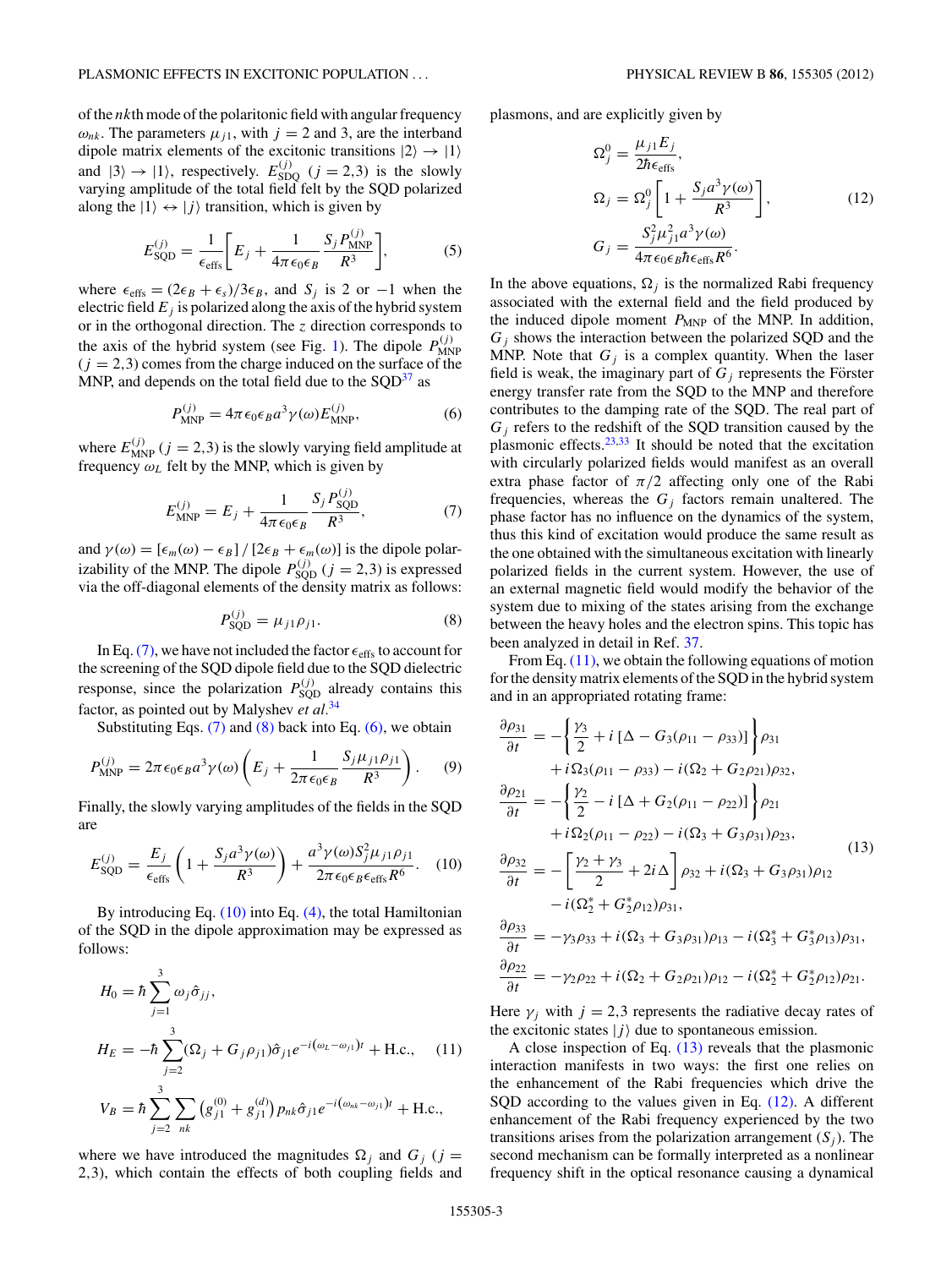<span id="page-3-0"></span>

FIG. 2. (Color online) The final populations of the SQD levels as a function of the pulse area  $(\Omega_0)$  in multiples of  $\pi$ . (a) Without a MNP. (b), (c) With a MNP at a distance  $R = 10$  nm and different polarization parameters: (b)  $S_2 = 2$ ,  $S_3 = -1$ ; (c)  $S_2 = -1$ ,  $S_3 = -1$ .

detuning. The values of the dynamical detuning for the optical coherences  $\rho_{31}$  and  $\rho_{21}$  are given by Re( $G_3$ )( $\rho_{11} - \rho_{33}$ ) and  $\text{Re}(G_2)(\rho_{11} - \rho_{22})$ , respectively. The two above-mentioned mechanisms depend strongly on the SQD-MNP distance *R*. We address the issue of selective population transfer in Sec. III by means of numerical simulations for two different hybrid systems where these two regimes can be achieved.

## **III. NUMERICAL SIMULATIONS AND DISCUSSION**

The strength of the plasmon-exciton interaction  $G_i$  is proportional to the square of the dipolar moment, whereas the renormalization factor of the Rabi frequency does not depend on the dipolar moment [see Eq. [\(12\)\]](#page-2-0). An appropriate selection of SQDs with a remarkable difference between their dipolar moments will allow us to isolate the two regimes of operation of the hybrid system. We consider a spherical gold MNP with radius  $a = 6$  nm, plasma frequency  $\hbar \omega_p = 8.54 \text{ eV}$ , high-frequency limit  $\epsilon_{\infty} = 9.54$ , and damping constant  $\hbar \gamma_p =$ 0*.*066 eV. With these parameters, the Drude model assumed in Eq.[\(2\)](#page-1-0) provides a reasonably good fit to tabulated experimental data for photon energies smaller than  $3 \text{ eV}^{38}$  $3 \text{ eV}^{38}$  $3 \text{ eV}^{38}$  We also consider that the dielectric constant of the host material is  $\epsilon_B = 2.25$ , which corresponds to silica. We also consider that the system interacts with a Gaussian pulse given by  $\Omega_2^0(\tau) = \Omega_3^0(\tau) =$  $\frac{\Omega_0}{\sqrt{2\pi\sigma^2}}e^{-(\tau-\tau_p)^2/2}$ , where  $\sqrt{2\sigma}$  is the 1*/e* half-width,  $\Omega_0$  is a normalized (dimensionless) peak amplitude which measures the pulse area,  $\tau_p$  is the center of the pulse, and  $\tau = t/\sigma$  is the normalized time variable. We consider a pulse bandwidth large enough to be able to excite both upper levels; in particular, we take  $\sigma = 1/\omega_{32}$ . The previous definition for the Rabi frequency allows us to specify the pulse area by simply selecting the magnitude of  $\Omega_0$ . We have carried out numerical simulations by solving the density matrix equations [\(13\),](#page-2-0) using a time interval ranging from  $\tau_0 = 0$  to  $\tau_F = 40$ . This time interval allows us to neglect dissipation effects and guarantees that a steady state is reached.

#### **A. Regime of low dynamical detuning and asymmetric field enhancement**

To analyze this regime, we consider a single self-assembled  $In_0$ <sub>5</sub>Ga<sub>0</sub>  $_5$ As/GaAs SQD,<sup>[39](#page-7-0)</sup> where the fine-structure split states  $|2\rangle$  and  $|3\rangle$  of an exciton define a V-type three-level system composed of two orthogonal transition dipole moments. These states originate in the shape anisotropy of the  $SQD<sup>40</sup>$  $SQD<sup>40</sup>$  $SQD<sup>40</sup>$  and play

an important role in Rabi oscillations<sup>[41](#page-8-0)</sup> and Raman beats.<sup>42</sup> We use the following parameters to describe this particular SDQ:  $\epsilon_s = 12.96$ ,  $\hbar \omega_{21} = 1.38$  eV, an energy splitting of  $h\omega_{32} = 70 \,\mu\text{eV}$ , a relaxation time of  $\gamma_2 \simeq \gamma_3 = 1.25 \,\text{ns}^{-1}$ , and dipole moments  $\mu_{21} = 22$  D and  $\mu_{31} = 17$  D (see Ref. [38\)](#page-7-0). The temporal pulse length is  $\sigma \simeq 9.4$  ps.

We analyze the influence of the pulse area  $(\Omega_0)$  on the population of the upper levels. Figure  $2(a)$  displays the distribution of the populations among the different levels for an isolated SQD: there we appreciate that the upper levels are equally populated regardless of the pulse area, thus no selectivity is achieved for the band-limited pulse. This is an expected result since the spectral width of the incident pulse is wider than the energy splitting between the excited states, and the pulse has a carrier frequency at resonance with the center of the splitting. However, this behavior is dramatically modified when we consider the joint system formed by the SQD and MNP, as depicted in Fig. 2(b), where the polarization parameters are  $S_2 = 2$  and  $S_3 = -1$ . This polarization configuration means that the renormalization of the Rabi frequency is different for each transition. This leads the system to exhibit selective population transfer. The maximum transfer of population is achieved for a pulse area close to  $5.63\pi$ , which corresponds to a peak intensity in the order of MW*/*cm2. On the other hand, when a SQD is placed in such a way that the two optical transitions experience the same polarization parameter  $(S_2 = S_3 = -1)$ , the two upper levels become nearly equally populated independent of the pulse area [see Fig.  $2(c)$ ]. In this case, the results obtained resemble those presented in Fig.  $2(a)$  in the absence of a MNP. This result can be easily explained by taking into account the fact that the enhancement of the Rabi frequencies given in Eq. [\(12\)](#page-2-0) is the same for both transitions. In conclusion, the asymmetric field enhancement induced by the polarization arrangement leads to population selectivity.

Now we turn our attention to the time dynamics of the system for various values of the separation distance *R* and for the polarization configuration considered in Fig.  $2(b)$ . We use a pulse area of  $\Omega_0 = 5.63\pi$ . We can appreciate in Fig. [3\(a\)](#page-4-0) that for a separation  $R = 40$  nm, the populations after the pulse is off are very similar, so no selectivity occurs. For this separation distance, the enhancement factor of the Rabi frequency, which is proportional to  $1/R^3$  as indicated in Eq. [\(12\),](#page-2-0) is negligible. However, when the separation distance *R* decreases, selectivity is obtained as shown in Figs.  $3(b)$ –3(d). In the case of  $R =$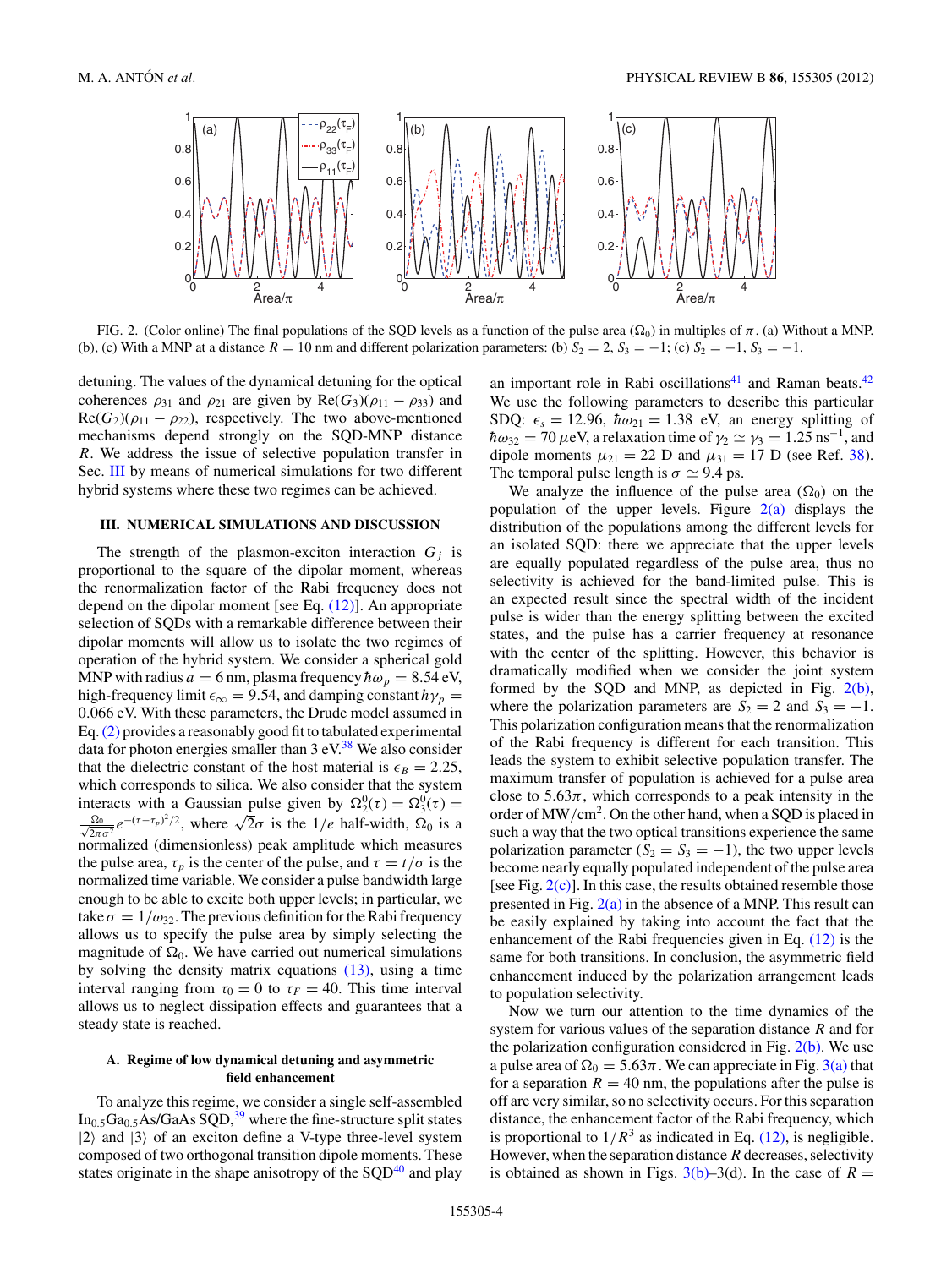<span id="page-4-0"></span>

FIG. 3. (Color online) Time evolution of populations  $\rho_{22}$  (solid line) and  $\rho_{33}$  (dashed line) for a pulse area of  $\Omega_0 = 5.63\pi$  and different MNP-SQD separations: (a)  $R = 40$  nm; (b)  $R = 15$  nm; (c)  $R = 13$  nm; (d)  $R = 10$  nm. Polarization parameters:  $S_2 = 2$  and  $S_3 = -1$ .

10 nm, the dynamical frequency shift parameters are in the order of  $G_3 \simeq 0.05\omega_{32}$  and  $G_2 \simeq 0.33\omega_{32}$ . Thus, the frequency shifts are negligible in comparison to the energy splitting  $\omega_{32}$ , which means that the dynamical detuning phenomenon does not play a significant role.

The distribution of population in the upper levels as a function of the SQD to MNP distance is plotted in Fig.  $4(a)$ . Note that for the pulse area considered,  $\Omega_0 = 5.63\pi$ , the highest selectivity is achieved around  $R \approx 10$  nm and the increase of the SQD-MNP distance results in a tendency toward the equalization of the upper levels' populations. The physical origin of this behavior relies on the fact that each transition experiences a different enhanced field whose ultimate origin arises from the difference of the two polarization parameters  $S_2 = 2$  and  $S_3 = -1$ . This effect is clearly revealed in Fig. 4(b), where the dependence of the effective Rabi frequency versus distance is depicted. The asymptotic behavior indicates that at large distances, the two transitions are almost equally driven, thus no selectivity is produced.

Contour plots of the final population achieved in states |2 and  $|3\rangle$  as a function of the pulse area  $(\Omega_0)$  and the SQD-MNP separation  $(R)$  are depicted in Figs.  $4(c)$  and  $4(d)$ , respectively. It can be seen that almost complete population transfer for either of the two upper levels can be obtained by suitably adjusting the pulse area and the distance *R*. Note that level |3- can be populated in a larger amount for a wider range of distances than level  $|2\rangle$ . In addition, it should be remarked that selectivity is absent for any pulse area when the distance *R* goes beyond 30 nm.

#### **B. Regime of large dynamical detuning**

To analyze the frequency shifts of the optical transitions leading to large dynamical detuning, we have considered another hybrid system formed by a single self-assembled GaAs/Al<sub>0.3</sub>Ga<sub>0.7</sub>As/GaAs SQD,<sup>[41](#page-8-0)</sup> where the fine-structure split states  $|2\rangle$  and  $|3\rangle$  of an exciton defines also a V-type three-level system composed of two orthogonal transition dipole moments. In this system, the frequency shift can become larger than the splitting of upper states. The dipole moments of this SQD reach the values of  $\mu_{21} \simeq \mu_{13} = 75$  $D<sub>1</sub><sup>41,43</sup>$  $D<sub>1</sub><sup>41,43</sup>$  $D<sub>1</sub><sup>41,43</sup>$  nearly three times greater than those considered in the previous SQD, thus the influence of the dynamical detuning terms will become more important, since the factors  $G_i$  scale with the square of the dipole moments. We also consider  $\epsilon_s = 12.96$  for this SQD. Other parameters adapted to this system are  $\hbar \omega_{21} = 1.6221$  eV and the energy splitting of  $\hbar \omega_{32} = 10 \mu$ eV. We set the polarization parameters  $S_2 = 2$ ,  $S_3 = -1$ , and the temporal pulse length in the order of  $\sigma \simeq 66$  ps.

The influence of the pulse area  $(\Omega_0)$  on the population of the upper levels is displayed in Fig. [5.](#page-5-0) There we can appreciate that state  $|3\rangle$  is preferentially populated for almost all the pulse areas considered. The reason for this behavior will be addressed below. It is worth mentioning that for certain values of the pulse area, the population of level  $|2\rangle$ 



FIG. 4. (Color online) (a) Final population of the three levels  $\rho_{11}(\tau_F)$  (solid line),  $\rho_{22}(\tau_F)$  (dashed line), and  $\rho_{33}(\tau_F)$  (dashed-dotted line) vs the MNP-SQD separation *R* for a pulse area of  $\Omega_0 = 5.63\pi$ . (b) Effective Rabi frequency for the two transitions vs *R* for a pulse area of  $Ω<sub>0</sub> = 5.63π$ . (c), (d) Contour map of the final population transfer for  $ρ<sub>22</sub>(τ<sub>F</sub>)/ρ<sub>33</sub>(τ<sub>F</sub>)$ , for varying the pulse area  $Ω<sub>0</sub>$  and the separation distance *R*. The rest of the parameters are as in Fig. [2\(b\).](#page-3-0)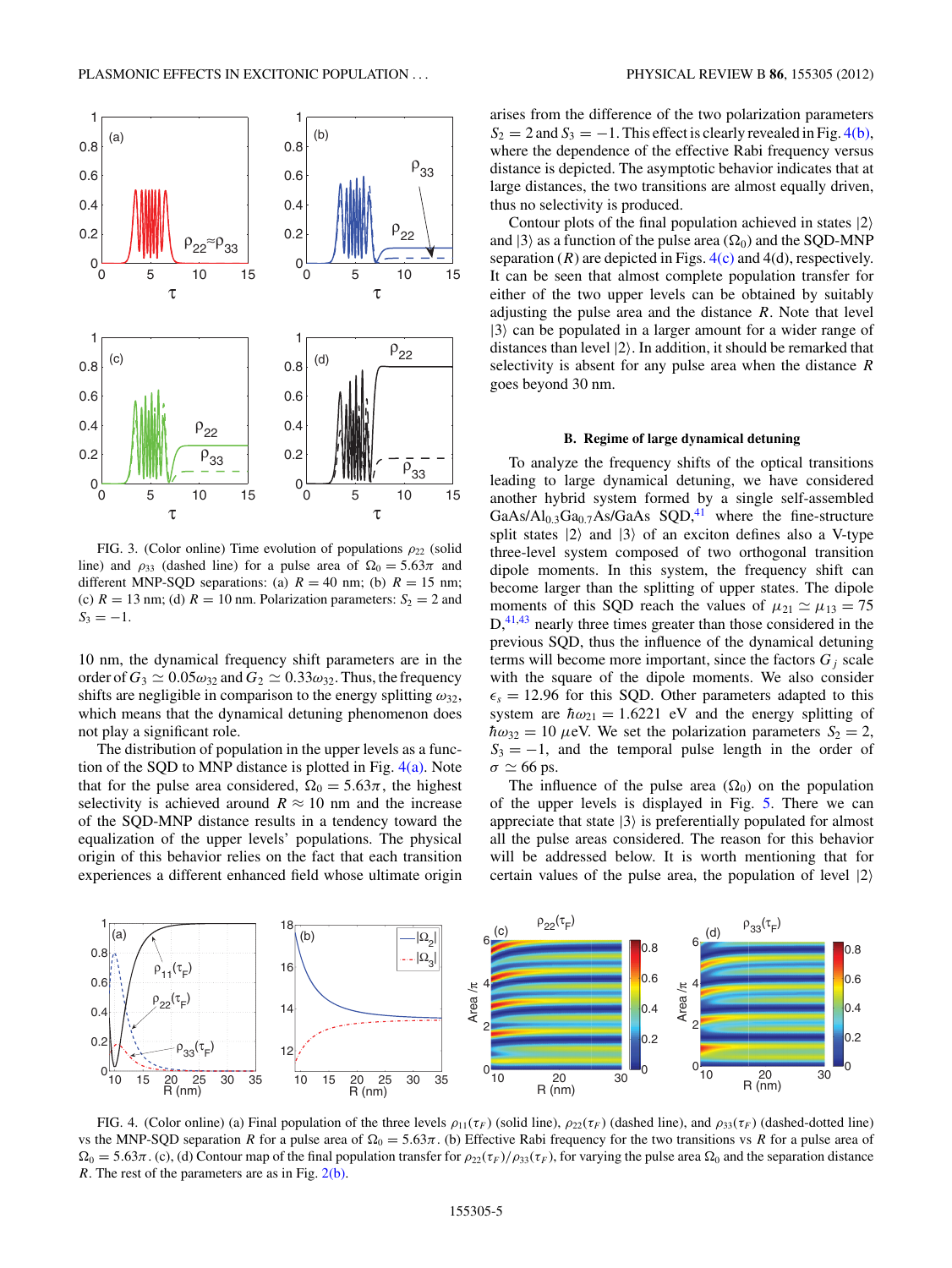<span id="page-5-0"></span>

FIG. 5. (Color online) The final populations of the SQD levels as a function of the pulse area  $\Omega_0$  in multiples of  $\pi$  in the presence of the MNP at a distance  $R = 11.7$  nm. Polarization parameters:  $S_2$ 2,  $S_3 = -1$ .  $\rho_{11}(\tau_F)$  (solid line),  $\rho_{22}(\tau_F)$  (dashed line), and  $\rho_{33}(\tau_F)$ (dashed-dotted line).

is close to zero, which is of special interest to obtain a nearly complete inversion between levels  $|3\rangle$  and  $|1\rangle$ . Once we have determined the influence of the pulse area on the redistribution of populations, let us consider the time dynamics of the hybrid system for several distances. To this end, we have plotted in Fig. 6 the upper level populations versus time for several distances and a fixed value of the pulse area  $\Omega_0 = 0.4\pi$ .



FIG. 6. (Color online) Time evolution of populations  $\rho_{22}$  (solid line) and  $\rho_{33}$  (dashed line) for a pulse area of  $\Omega_0 = 0.4\pi$  and different MNP-SQD separations: (a)  $R = 45$  nm; (b)  $R = 17.5$  nm; (c)  $R = 16$  nm; (d)  $R = 12.8$  nm. Polarization parameters:  $S_2 = 2$  and  $S_3 = -1$ .

The most interesting finding relies on the fact that even for a small area of the incident pulse, the population transfer to level  $|3\rangle$  can be tuned by selecting the closeness of the SQD to the MNP. In particular, when the distance *R* approaches 12*.*8 nm, the transfer is very high. This result contrasts with the one obtained when considering the same situation for the other SQD [see Fig.  $2(b)$ ], where the upper levels' populations achieved for similar values of the parameters are very close to each other. This indicates that the effect of the dynamical detuning in the transfer of population results in a major selectivity. Similar asymmetric behavior originating from the local field correction in the nonlinear optical response of dense three-level systems in V-type<sup>[44](#page-8-0)</sup> and Λ-type systems<sup>[45](#page-8-0)</sup> has been found in the context of superradiant emission.

The numerical findings in this regime can be qualitatively explained on the basis of the following considerations. In the parameter space corresponding to the hybrid system considered in this subsection, the dipolar moments are so high that the interaction of the MNP with the SQD produces high values of the frequency-shift factors,  $G_2$  and  $G_3$ , in comparison to the upper levels' splitting  $\omega_{32}$ . In addition,  $G_2$  will become different from  $G_3$  due to the polarization parameters  $(S_2 =$ 2 and  $S_3 = -1$ ), in fact,  $|G_2| = 4|G_3|$ . These two effects result in high and different sweeps of the effective detuning experienced by each optical transition. The most of-resonant transition will be almost decoupled and the population will transfer to the other upper state. This point is illustrated in Fig.  $7(a)$ , where the normalized dynamical detuning of both transitions,  $\Delta_{12}^d = \sigma \left[ -\Delta - \text{Re}(G_2)(\rho_{11} - \rho_{22}) \right]$  (solid line) and  $\Delta_{13}^d = \sigma \left[ \Delta - \text{Re}(G_3)(\rho_{11} - \rho_{33}) \right]$  (dashed line), versus time  $\tau$  is displayed for the case considered in Fig.  $6(d)$ . The horizontal solid line is used as a guide to the eye to indicate the resonance condition. The dotted line is the input pulse and is also displayed to help interpret the time evolution of the dynamical detuning. It can be seen that the transition  $|1\rangle \leftrightarrow |2\rangle$ is far detuned (solid line) in comparison to the transition  $|1\rangle \leftrightarrow$  $|3\rangle$  (dashed line) at the beginning of the interaction ( $\tau \approx 0$ ). As the incident pulse evolves in time, transition  $|1\rangle \leftrightarrow |3\rangle$  tends to resonance. When  $\tau = 5$ , which nearly coincides with the center of the pulse, this transition reaches resonance. However, at this time, the other transition remains of-resonance, and therefore level  $|2\rangle$  will be populated to a lesser extent than level  $|3\rangle$ . This dynamical detuning can be interpreted as an intrinsic self-chirping, whose chirped rates are governed by the slopes of the initial part of  $\text{Re}(G_2)(\rho_{11} - \rho_{22})$  and  $R(G_3)(\rho_{11} - \rho_{33})$ , respectively. These two slopes ( $\chi_{1j}$ , *j* = 2*,*3) have been numerically determined from Fig. [7\(a\)](#page-6-0) and used to solve Eq. [\(13\)](#page-2-0) by substituting the dynamical detuning by the equivalent chirped rates in the optical detunings. That is, we make the replacement  $-G_j(\rho_{11} - \rho_{jj}) \rightarrow \chi_{1j} \tau / \sigma$ , and set to zero the other terms involving  $G_j$ , while keeping constant the rest of the parameters. This procedure will help us to evaluate whether the effect of chirping of the incident pulse could mimic the effect of dynamical detuning. The time evolution of the chirped detunings is shown with solid and dashed lines in Fig. [7\(b\).](#page-6-0) The inset represents the time evolution of populations obtained by solving the Bloch equations when the aforementioned replacement is carried out. We can devise that this substitution reproduces the essentials obtained in Fig.  $6(d)$ . Therefore, a dynamical frequency chirp induced by plasmon-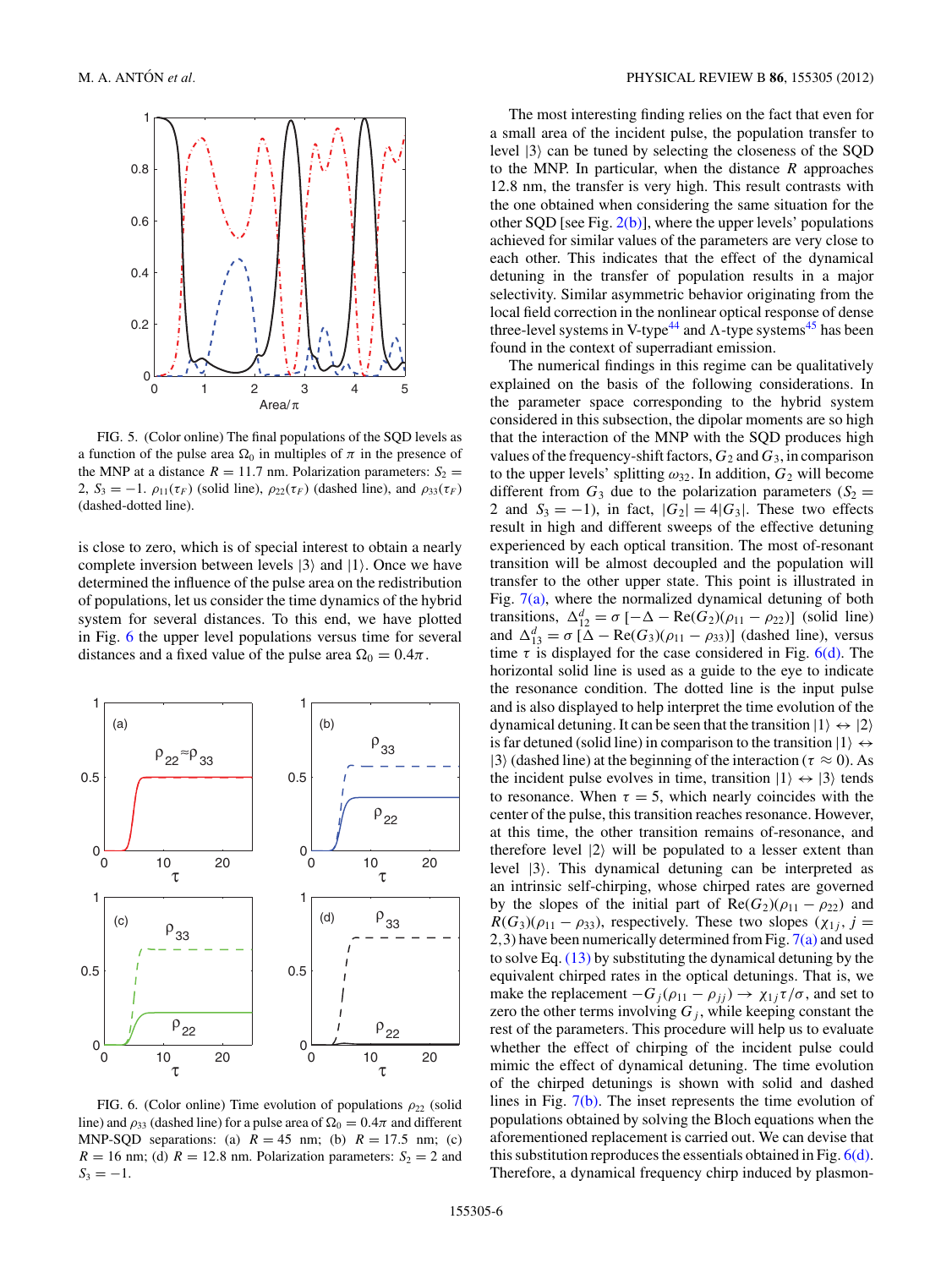<span id="page-6-0"></span>

FIG. 7. (Color online) (a) Time evolution of the normalized dynamical detuning  $\Delta_{12}^d = \sigma \left[ -\Delta - \text{Re}(G_2)(\rho_{11} - \rho_{22}) \right]$  (solid line) and  $\Delta_{13}^d = \sigma [\Delta - \text{Re}(G_3)(\rho_{11} - \rho_{33})]$  (dashed line) for a pulse area of  $\Omega_0 = 0.47\pi$  and  $R = 12.8$  nm. Polarization parameters:  $S_2 = 2$  and *S*<sub>3</sub> = −1. (b) Time evolution of the linear chirped detunings  $\Delta_{12}^{ch} = -\sigma \Delta + \chi_{12} \tau$  (solid line) and  $\Delta_{13}^{ch} = \sigma \Delta + \chi_{13} \tau$  (dashed line). The inset shows the time evolution of population  $\rho_{22}$  and  $\rho_{33}$ . Linear chirped rates are  $\chi_{13} = 1.36$  and  $\chi_{12} = 2.90$ . (c) Time evolution of dynamical detuning  $\Delta_{12}^d$  (solid line) and  $\Delta_{13}^d$  (dashed line) for the case considered in Fig. [3\(d\).](#page-4-0) The dotted line is the input pulse magnified. The horizontal line indicates the resonance condition.

SQD interaction could explain the population selectivity. We have plotted for completeness in Fig.  $7(c)$  the time evolution of the normalized dynamical detuning  $\Delta_{12}^d$  (solid line) and  $\Delta_{13}^d$  (dashed line) in the case of negligible dynamical detuning  $[Re(G_i) \ll \Delta]$  considered in the preceding subsection [see Fig.  $3(d)$ ]. There we can appreciate that the effective detuning of the two optical transitions does not experience a significant change and stays close to their original values in the absence of dynamical detuning. In conclusion, the main physical reason for population selectivity in the SQD analyzed in this subsection is the dynamical shift of the excitonic resonance frequencies, which are represented by the nonlinear terms  $G_2(\rho_{11} - \rho_{22})$  and  $G_3(\rho_{11} - \rho_{33})$  in Eq. [\(13\).](#page-2-0) These shifts break the symmetry of the field hybrid system interaction.

## **C. Multiple excitation pulses**

One may wonder whether the application of a second pulse would allow us to purify the final state. To this end, we carried out numerical simulations by considering the successive application of two delayed pulses, i.e., the Rabi frequency of the fields reads

$$
\Omega_j^0(\tau) = \frac{\Omega_0}{\sqrt{2\pi\sigma^2}} \left[ e^{-(\tau - \tau_{p1})^2/2} + f_{2p} e^{-(\tau - \tau_{p2})^2/2} \right]. \tag{14}
$$

This scheme is a simplified version of a technique that was recently considered in Ref. [46](#page-8-0) for a  $\Lambda$ -type atom and in Ref.  $47$  for a double  $\Lambda$ -type atom. In both cases, the application of a train of pulse pairs resulted in an enhancement of the population transfer efficiency. In the present case, we fix the area of the first pulse and allow the second pulse to have an area equal to a fraction  $f_{2p}$  of the area of the first pulse, thus  $f_{2p}$  varies from 0 (absence of second pulse) to 1 (second pulse identical in area to the first one).

The application of two pulses is expected to improve the efficiency of population transfer in the case of low dynamical detuning, since in the other case the initial condition for the second pulse will find the system very far detuned. Thus we resort to considering in this subsection the SQD analyzed in Ref. [39.](#page-7-0)

Figure 8 displays the final populations reached for different peak amplitudes of the second pulse with respect to the first one. The two pulses are tuned to the middle of the upper doublet and share the same temporal width. The pulses are applied at times  $\tau_{p1} = 5$  and  $\tau_{p2} = 10$ , respectively, and they overlap slightly in time. We can observe that the application of a second pulse allows us to manage the population redistribution of the two upper levels. Figure  $8(a)$  displays the final populations of the two excited levels when the MNP is far from the SQD. This result indicates that the final values of the upper level's populations can be tuned by changing the area of the second pulse, however they are almost equally populated. When the MNP is close to the SQD, the dipole-dipole interaction results in one of the upper levels being preferentially populated. Figure 8(b) displays the final population reached for different peak amplitudes of the second pulse. Here we find that one of the upper levels can be depopulated, and a wide variety of coherent superpositions between each of the two upper states can be realized by suitably changing the amplitude of the second pulse. The upper level's populations can also be tuned by using different areas of the first pulse. The application of



FIG. 8. (Color online) The final populations of the two excited levels of the SQD as a function of the peak value of the second pulse with respect to the first pulse. The first pulse is centered at time  $\tau_{p1} = 5$  while the second one is centered at time  $\tau_{p2} = 10$ . The two pulses share the same width, and the area of the first pulse is  $\Omega_0 = 3\pi$ . The rest of the parameters are as in Fig. [2\(b\).](#page-3-0) (a) *R* = 40 nm; (b)  $R = 10$  nm.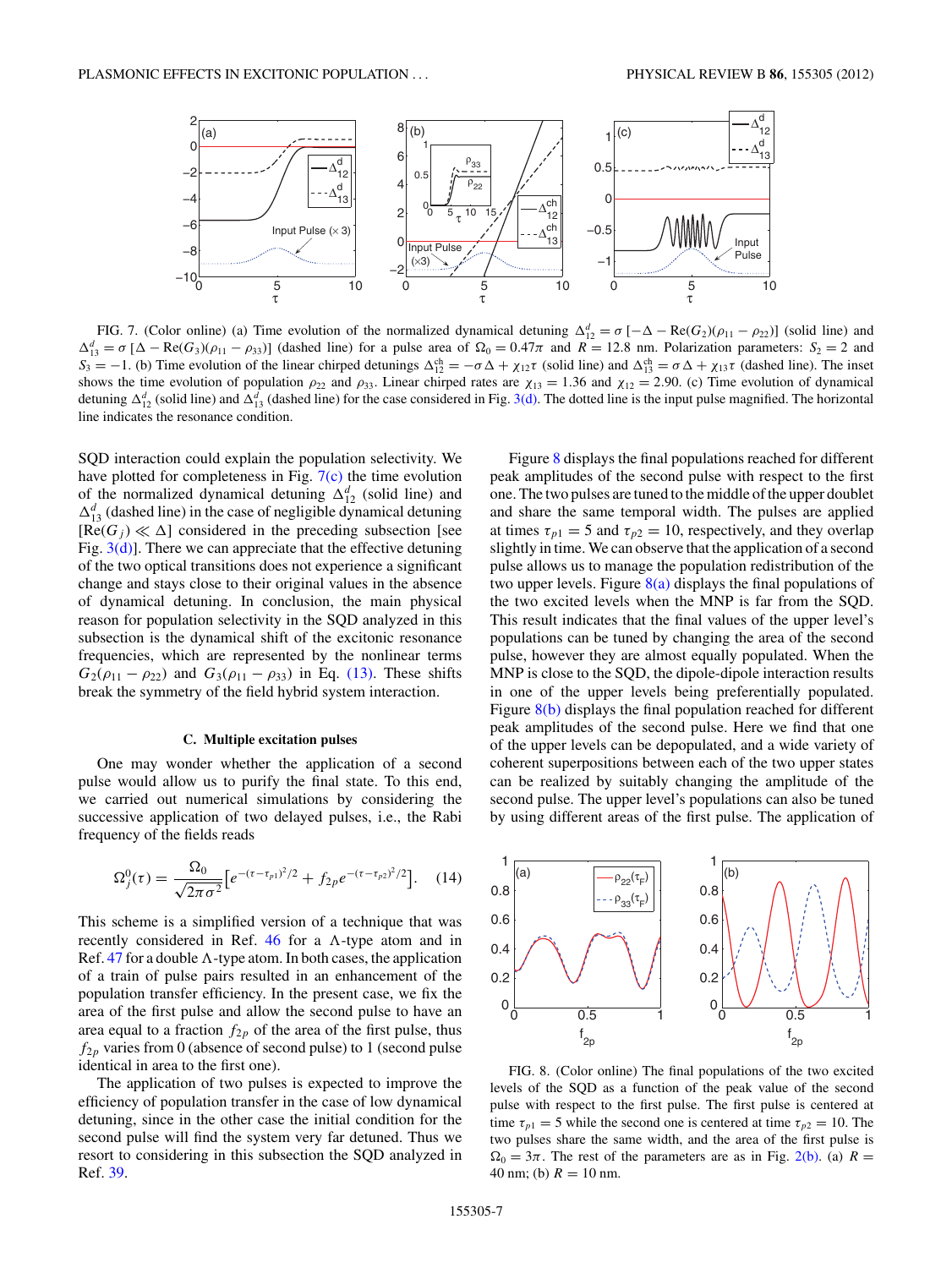<span id="page-7-0"></span>a train of pulses to the SQD-MNP hybrid system is currently under study and will be the subject of further consideration in a future work.

## **IV. CONCLUSIONS**

In conclusion, we have investigated the population transfer in two different SQD-MNP hybrid systems interacting with a broadband pulse. Based on the numerical results obtained by solving the density matrix equations of motion, we demonstrate that a selective population of the excitonic states in a SQD can be achieved even with a transform-limited pulse. It is shown that by a proper selection of the distance between the SQD and the MNP and the pulse area, an arbitrary coherent superposition state can be created.

Two physical phenomena can lead the system to exhibit selective population transfer. First, plasmon-SDQ interaction produces a renormalization of the Rabi frequencies which drive the optical transitions. This renormalization is very different for both transitions due to the different polarization factors. Second, the strong plasmon interaction that occurs in SQDs with high values of the transition dipole moments leads to a decoupling of one of the transitions from the other due to the emergence of a large dynamical detuning. This last mechanism has been intuitively explained in terms of a dynamic frequency chirp induced by plasmon-SDQ interaction. We further studied the effects of considering multiple pulses to improve the efficiency of population transfer.

## **ACKNOWLEDGMENTS**

The authors want to express their gratitude to the referees for their comments and suggestions, which helped us to improve the work. This work has been supported by Project No. FIS2010-22082 (MCINN) from Spain.

\* antonm@fis.ucm.es

- <sup>1</sup>K. Bergmann, H. Theuer, and B. W. Shore, [Rev. Mod. Phys.](http://dx.doi.org/10.1103/RevModPhys.70.1003) **70**, [1003 \(1998\).](http://dx.doi.org/10.1103/RevModPhys.70.1003)
- 2M. Weitz, B. C. Young, and S. Chu, Phys. Rev. A **50**[, 2438 \(1994\).](http://dx.doi.org/10.1103/PhysRevA.50.2438)
- <sup>3</sup>A. S. Parkins, P. Marte, P. Zoller, O. Carnal, and H. J. Kimble, *[Phys.](http://dx.doi.org/10.1103/PhysRevA.51.1578)* Rev. A **51**[, 1578 \(1995\).](http://dx.doi.org/10.1103/PhysRevA.51.1578)
- <sup>4</sup>T. Pellizzari, S. A. Gardiner, J. I. Cirac, and P. Zoller, *[Phys. Rev.](http://dx.doi.org/10.1103/PhysRevLett.75.3788)* Lett. **75**[, 3788 \(1995\).](http://dx.doi.org/10.1103/PhysRevLett.75.3788)
- 5C. Monroe, [Nature \(London\)](http://dx.doi.org/10.1038/416238a) **416**, 238 (2002).
- 6P. Dittmann, F. P. Pesl, J. Martin, G. W. Coulston, G. Z. He, and K. Bergmann, [J. Chem. Phys.](http://dx.doi.org/10.1063/1.463271) **97**, 9472 (1992).
- 7P. Kral and M. Shapiro, [Rev. Mod. Phys.](http://dx.doi.org/10.1103/RevModPhys.79.53) **79**, 53 (2007).
- 8N. V. Vitanov, T. Halfmann, and B. W. Shore, [Annu. Rev. Phys.](http://dx.doi.org/10.1146/annurev.physchem.52.1.763) Chem. **52**[, 763 \(2001\).](http://dx.doi.org/10.1146/annurev.physchem.52.1.763)
- <sup>9</sup>N. V. Vitanov, M. Fleischhauer, B. W. Shore, and K. Bergmann, [Adv. At. Mol. Opt. Phys.](http://dx.doi.org/10.1016/S1049-250X(01)80063-X) **46**, 55 (2001).
- 10I. R. Sola and V. S. Malinovsky, [Phys. Rev. A](http://dx.doi.org/10.1103/PhysRevA.68.013412) **68**, 013412 [\(2003\).](http://dx.doi.org/10.1103/PhysRevA.68.013412)
- 11S. Chelkowski and G. N. Gibson, Phys. Rev. A **52**[, R3417 \(1995\).](http://dx.doi.org/10.1103/PhysRevA.52.R3417)
- 12B. Broers, H. B. van Linden van den Heuvell, and L. D. Noordam, [Phys. Rev. Lett.](http://dx.doi.org/10.1103/PhysRevLett.69.2062) **69**, 2062 (1992).
- <sup>13</sup> J. S. Melinger, S. R. Gandhi, A. Hariharan, D. Goswami, and W. S. Warren, [J. Chem. Phys.](http://dx.doi.org/10.1063/1.468368) **101**, 6439 (1994).
- 14C. M. Simon, T. Belhadj, B. Chatel, T. Amand, P. Renucci, A. Lemaitre, O. Krebs, P. A. Dalgarno, R. J. Warburton, X. Marie, and B. Urbaszek, Phys. Rev. Lett. **106**[, 166801 \(2011\).](http://dx.doi.org/10.1103/PhysRevLett.106.166801)
- 15R. Netz, T. Feurer, G. Roberts, and R. Sauerbrey, [Phys. Rev. A](http://dx.doi.org/10.1103/PhysRevA.65.043406) **65**, [043406 \(2002\).](http://dx.doi.org/10.1103/PhysRevA.65.043406)
- 16M. E. Crenshaw and C. M. Bowden, [Phys. Rev. Lett.](http://dx.doi.org/10.1103/PhysRevLett.69.3475) **69**, 3475 [\(1992\).](http://dx.doi.org/10.1103/PhysRevLett.69.3475)
- 17Z. Lu and K. Zhu, J. Phys. B **41**[, 185503 \(2008\).](http://dx.doi.org/10.1088/0953-4075/41/18/185503)
- 18W. Zhang, A. O. Govorov, and G. W. Bryant, [Phys. Rev. Lett.](http://dx.doi.org/10.1103/PhysRevLett.97.146804) **97**, [146804 \(2006\).](http://dx.doi.org/10.1103/PhysRevLett.97.146804)
- <sup>19</sup>J. N. Farahani, D. W. Pohl, H. J. Eisler, and B. Hecht, *[Phys. Rev.](http://dx.doi.org/10.1103/PhysRevLett.95.017402)* Lett. **95**[, 017402 \(2005\).](http://dx.doi.org/10.1103/PhysRevLett.95.017402)
- $^{20}$ K. T. Shimizu, W. K. Woo, B. R. Fisher, H. J. Eisler, and M. G. Bawendi, Phys. Rev. Lett. **89**[, 117401 \(2002\).](http://dx.doi.org/10.1103/PhysRevLett.89.117401)
- $21$ A. O. Govorov, G. W. Bryant, W. Zhang, T. Skeini, J. Lee, N. A. Kotov, J. M. Slocik, and R. R. Naik, Nano Lett. **6**[, 984 \(2006\).](http://dx.doi.org/10.1021/nl0602140)
- 22R. D. Artuso and G. W. Bryant, Nano Lett. **8**[, 2106 \(2008\).](http://dx.doi.org/10.1021/nl800921z)
- 23R. D. Artuso and G. W. Bryant, [Phys. Rev. B](http://dx.doi.org/10.1103/PhysRevB.82.195419) **82**, 195419 [\(2010\).](http://dx.doi.org/10.1103/PhysRevB.82.195419)
- <sup>24</sup>D. E. Chang, A. S. Sørensen, P. R. Hemmer, and M. D. Lukin, *[Phys.](http://dx.doi.org/10.1103/PhysRevLett.97.053002)* Rev. Lett. **97**[, 053002 \(2006\).](http://dx.doi.org/10.1103/PhysRevLett.97.053002)
- 25D. E. Chang, A. S. Sørensen, P. R. Hemmer, and M. D. Lukin, [Phys.](http://dx.doi.org/10.1103/PhysRevB.76.035420) Rev. B **76**[, 035420 \(2007\).](http://dx.doi.org/10.1103/PhysRevB.76.035420)
- 26E. Chang, A. S. Sørensen, E. A. Demler, and M. D. Lukin, [Nat.](http://dx.doi.org/10.1038/nphys708) Phys. **3**[, 807 \(2007\).](http://dx.doi.org/10.1038/nphys708)
- 27F. Oulton, V. J. Sorger, T. Zentgraf, R. M. Ma, L. Dai, G. Bartal, and X. Zhang, [Nature \(London\)](http://dx.doi.org/10.1038/nature08364) **461**, 629 (2009).
- <sup>28</sup>A. Manjavacas, F. J. Garcia de Abajo, and P. Nordlander, [Nano Lett.](http://dx.doi.org/10.1021/nl200579f) **11**[, 2318 \(2011\).](http://dx.doi.org/10.1021/nl200579f)
- <sup>29</sup>A. Manjavacas, P. Nordlander, and F. J. Garcia de Abajo, [ACS Nano](http://dx.doi.org/10.1021/nn204701w) **2**[, 1724 \(2012\).](http://dx.doi.org/10.1021/nn204701w)
- 30F. H. L. Koppens, D. E. Chang, and F. J. Garcia de Abajo, [Nano](http://dx.doi.org/10.1021/nl201771h) Lett. **11**[, 3370 \(2011\).](http://dx.doi.org/10.1021/nl201771h)
- 31A. O. Govorov, G. W. Bryant, W. Zhang, T. Skeini, J. Lee, N. A. Kotov, J. M. Slocik, and R. R. Naik, [Nano Lett.](http://dx.doi.org/10.1021/nl0602140) **6**, 984 [\(2006\).](http://dx.doi.org/10.1021/nl0602140)
- 32E. Dulkeith, M. Ringler, T. A. Klar, J. Feldmann, A. Monoz, and W. J. Parak, Nano Lett. **5**[, 585 \(2005\).](http://dx.doi.org/10.1021/nl0480969)
- 33S. M. Sadeghi, Nanotechnology **20**[, 225401 \(2009\).](http://dx.doi.org/10.1088/0957-4484/20/22/225401)
- 34A. V. Malyshev and V. A. Malyshev, [Phys. Rev. B](http://dx.doi.org/10.1103/PhysRevB.84.035314) **84**, 035314 [\(2011\).](http://dx.doi.org/10.1103/PhysRevB.84.035314)
- 35M. T. Cheng, S. D. Liu, and Q. Q. Wang, [Appl. Phys. Lett.](http://dx.doi.org/10.1063/1.2916826) **92**, [162107 \(2008\).](http://dx.doi.org/10.1063/1.2916826)
- 36Q. Q. Wang, A. Muller, M. T. Cheng, H. J. Zhou, P. Bianucci, and C. K. Shih, Phys. Rev. Lett. **95**[, 187404 \(2005\).](http://dx.doi.org/10.1103/PhysRevLett.95.187404)
- 37A. O. Govorov, Phys. Rev. B **82**[, 155322 \(2010\).](http://dx.doi.org/10.1103/PhysRevB.82.155322)
- 38P. B. Johnson and R. W. Christy, Phys. Rev. B **6**[, 4370 \(1972\).](http://dx.doi.org/10.1103/PhysRevB.6.4370)
- 39A. Muller, Q. Q. Wang, P. Bianucci, C. K. Shih, and Q. K. Xue, [Appl. Phys. Lett.](http://dx.doi.org/10.1063/1.1646462) **84**, 981 (2004).
- 40Q. Q. Wang, A. Muller, M. T. Cheng, H. J. Zhou, P. Bianucci, and C. K. Shih, Phys. Rev. Lett. **95**[, 187404 \(2005\).](http://dx.doi.org/10.1103/PhysRevLett.95.187404)